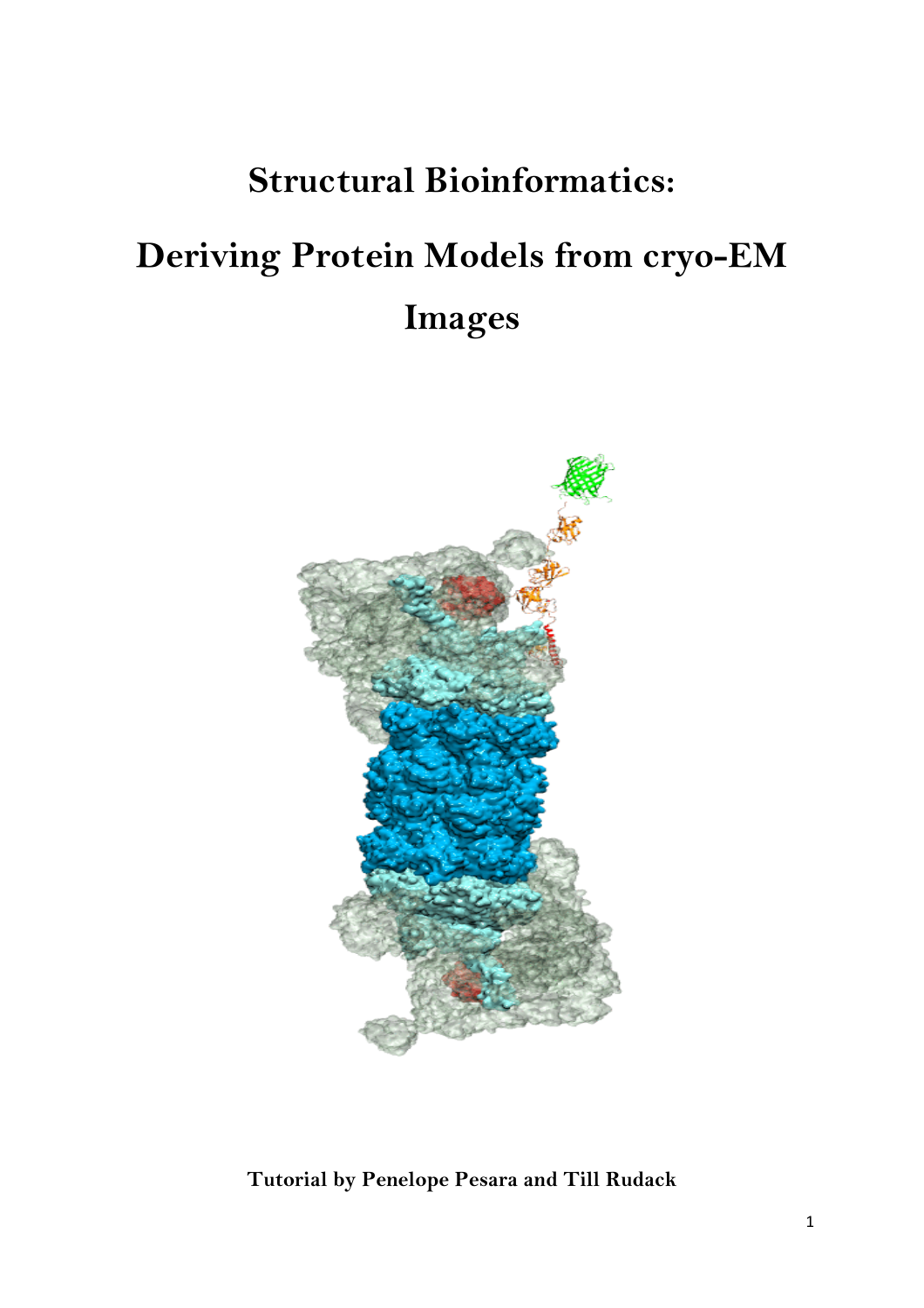## **Content**

| 1 Introduction                                                       | 3              |  |  |  |  |
|----------------------------------------------------------------------|----------------|--|--|--|--|
| 2 Required software                                                  | 4              |  |  |  |  |
| 2.1 ModelMaker                                                       | 4              |  |  |  |  |
| 2.2 Rosetta                                                          | $\overline{4}$ |  |  |  |  |
| 2.3 MODELLER                                                         | 5              |  |  |  |  |
| 7 Folding protein termini                                            | 12             |  |  |  |  |
| 7.1 Structure prediction                                             | 12             |  |  |  |  |
| 7.1.1 Generating input files                                         | 12             |  |  |  |  |
| 7.1.2 Building one complete model for the target amino acid sequence | 13             |  |  |  |  |
| 7.2 Fold protein termini                                             | 13             |  |  |  |  |
| 7.2.1 Using different clustering methods                             |                |  |  |  |  |
| 8 Folding protein insertion                                          |                |  |  |  |  |
| 8.1 Structure prediction                                             | 14             |  |  |  |  |
| 8.1.1 Building one complete model for the target amino acid sequence |                |  |  |  |  |
| 8.2 Fold protein insertion                                           | 15             |  |  |  |  |
| 9 Molecular Dynamics Flexibly Fitting (MDFF)                         |                |  |  |  |  |
| 10 Backbone Refinement                                               |                |  |  |  |  |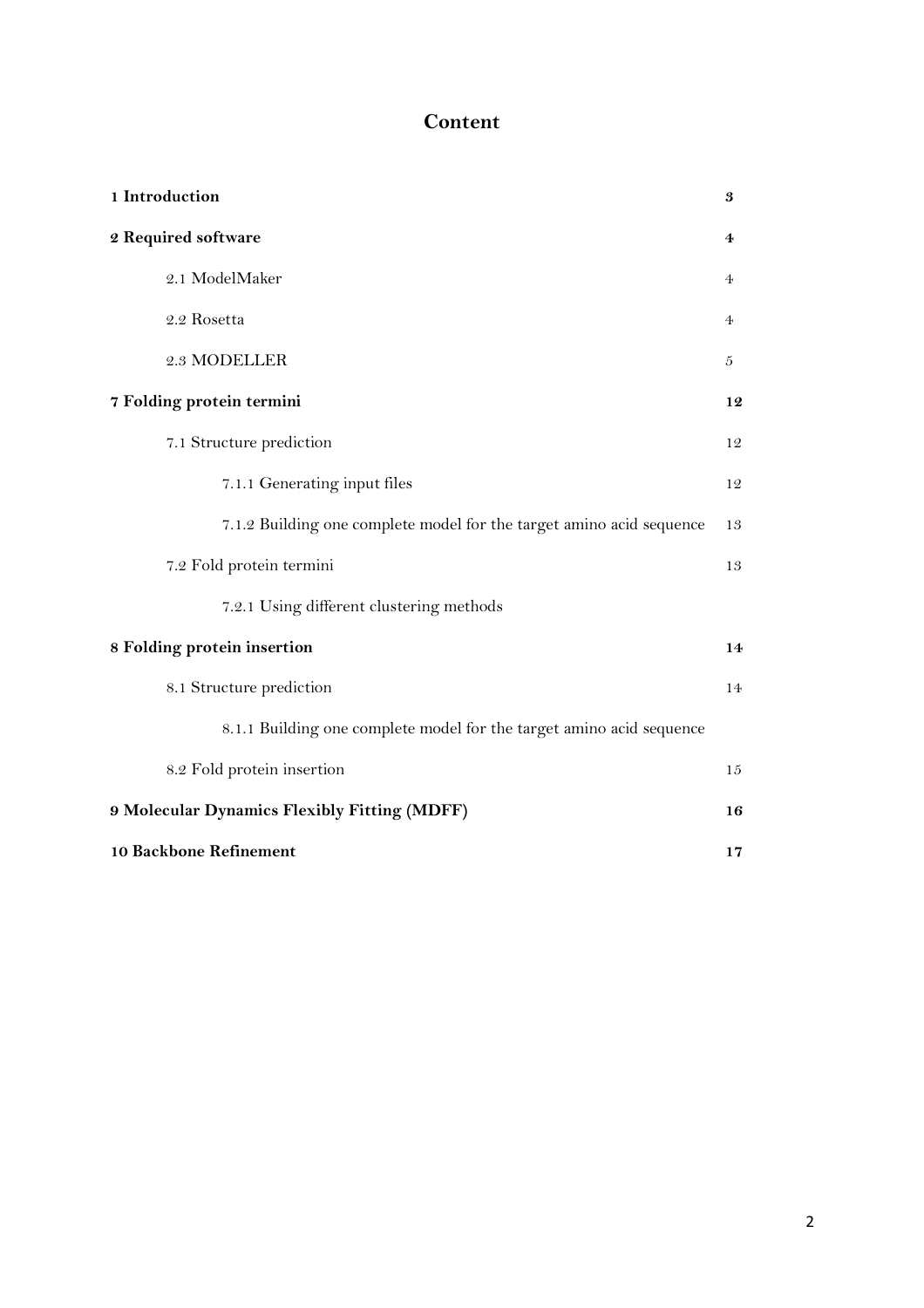## **1 Introduction**

Hybrid structure analysis strategies, which combine structural data from sources such as X-ray crystallography and cryo-electron microscopy (cryo-EM) with computational modeling, have become successful means for resolving structural models of macromolecular complexes found in living cells. The computational modeling tools employed in these strategies usually aim to automate the whole process of structure analysis in order to avoid human bias, yet the experience of structural biologists may actually be a desirable factor in structure refinement. Here, we present a tool, named ModelMaker, to interactively build complete models guided by incomplete structural data from experiments, automated structure prediction, and user expertise. With ModelMaker, incomplete models are completed by generating ensembles of models of the missing segments with de novo structure prediction in Rosetta. Then, a single complete model is obtained by ensemble filtering through sorting, clustering, and secondary structure analysis. This model is further refined in real space to fit mid- or high-resolution cryo-EM densities through a combination of molecular dynamics flexible fitting (MDFF) with monte carlo based backbone and sidechain rotamer search algorithms in an iterative manner. ModelMaker is found to be of particular value for modeling the missing highly flexible or multi-conformational domains of large macromolecular complexes with sparse density as well as refining models to high-resolution densities. Furthermore, ModelMaker can be employed to complete missing segments of structures without any density information to obtain complete structures to initiate molecular dynamics simulations. ModelMaker is a tool that takes advantage of the popular and user-friendly molecular visualizaion software VMD that provides an easy-to-use environment to run the usually very complex computational modeling tools. In this tutorial the application of ModelMaker is demonstrated by completing the C-terminus and a structurally unresolved protein insertion of the X-ray structure of the proteasomal subunit Rpn11 in yeast (chain B of PDB ID 4OCM). It will first be fit it to the mid-resolution (7.7 ˚A) and after to the high-resolution cryo-EM density of Rpn11 derived from the cryo-EM density of the yeast 26S proteasome (EMD-2594).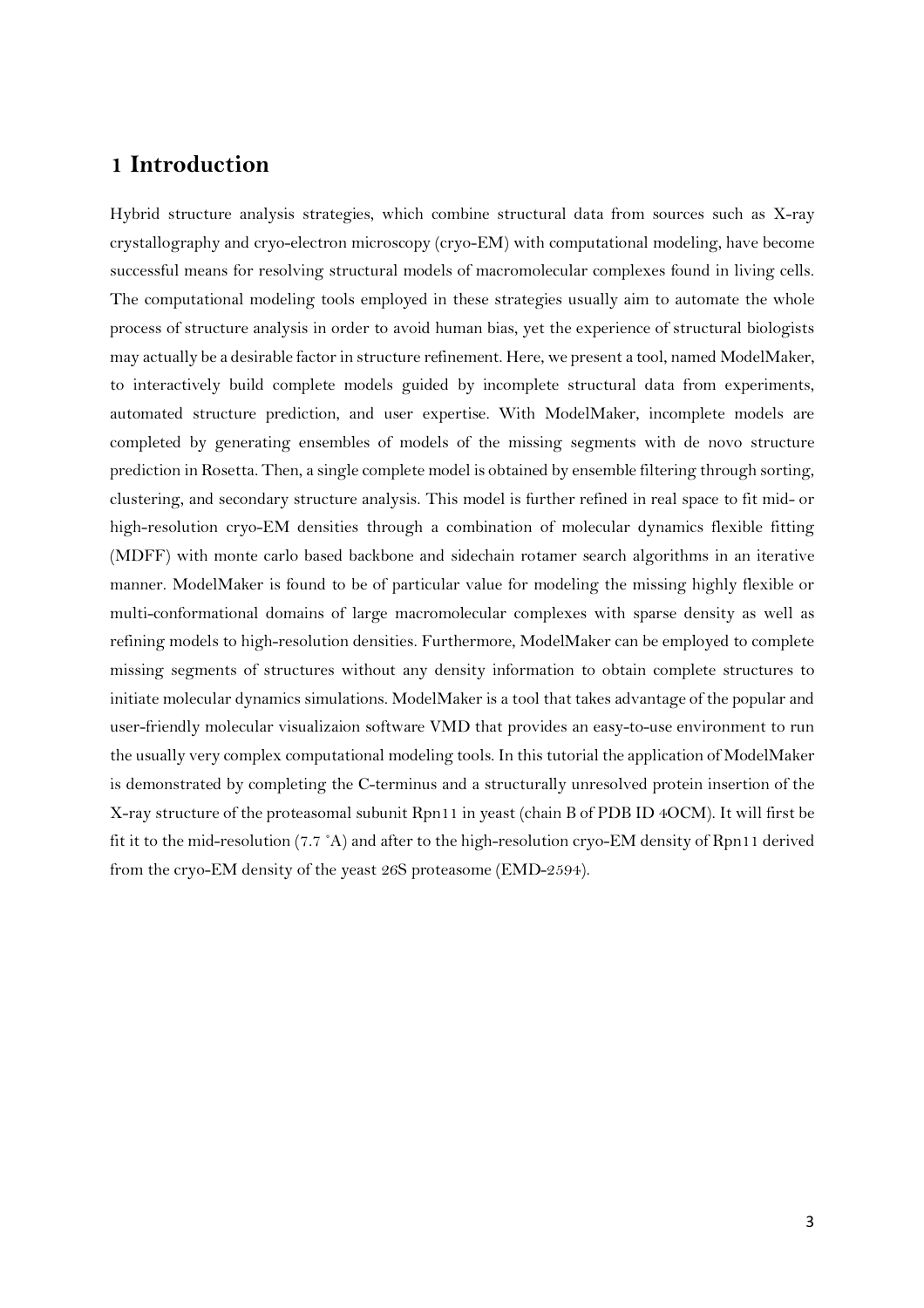## **2 Required software**

#### **2.1 ModelMaker**

As ModelMaker wraps a multitude of different programs for computational biology, there are several dependencies:

• **VMD**: Visual Molecular Dynamics; is the main program we are going to use throughout the tutorial. It will act as the central branch point between all the other tools as well as for visualization and analysis. Download link: http://www.ks.uiuc.edu/

• **NAMD**: Nanoscale Molecular Dynamics; is the calculation program for all Molecular Dynamics simulations we will carry out. Download link: http://www.ks.uiuc.edu/

• **Rosetta**: is the de-novo structure prediction and refinement tool we integrated in the ModelMaker tool. For build instructions, read the following subsection.

• **Gnuplot**: will be used as automated plotting program. Please install it with the package manager of your Linux distribution or any package manager on Mac OS X.

• **MODELLER**: will be used for building homology models in the tutorial. Download it from https://salilab.org/modeller/ and follow the given installation and license request instructions.

• **Situs**: is a program package designed for modeling atomic structures with EM densities, such as rigid body docking. See the download site http://situs.biomachina.org/ for download and build documentation.

#### **2.2 Rosetta**

Rosetta can be downloaded from https://www.rosettacommons.org. An academic license can be acquired on the homepage for free. Download the package for your Operating System (OS). The weekly release contains the up to date software and requires about 5GB of disc space.

1 Unpack the tar.zip file:

tar -xvf ROSETTA filename.tar

2 The SCons tool is used to build Rosetta alternatively to the Make build tool. It is written in python and allows a simple multi-platform build process.

cd \$PATH TO ROSETTA/main/source

./scons.py -j mode=release bin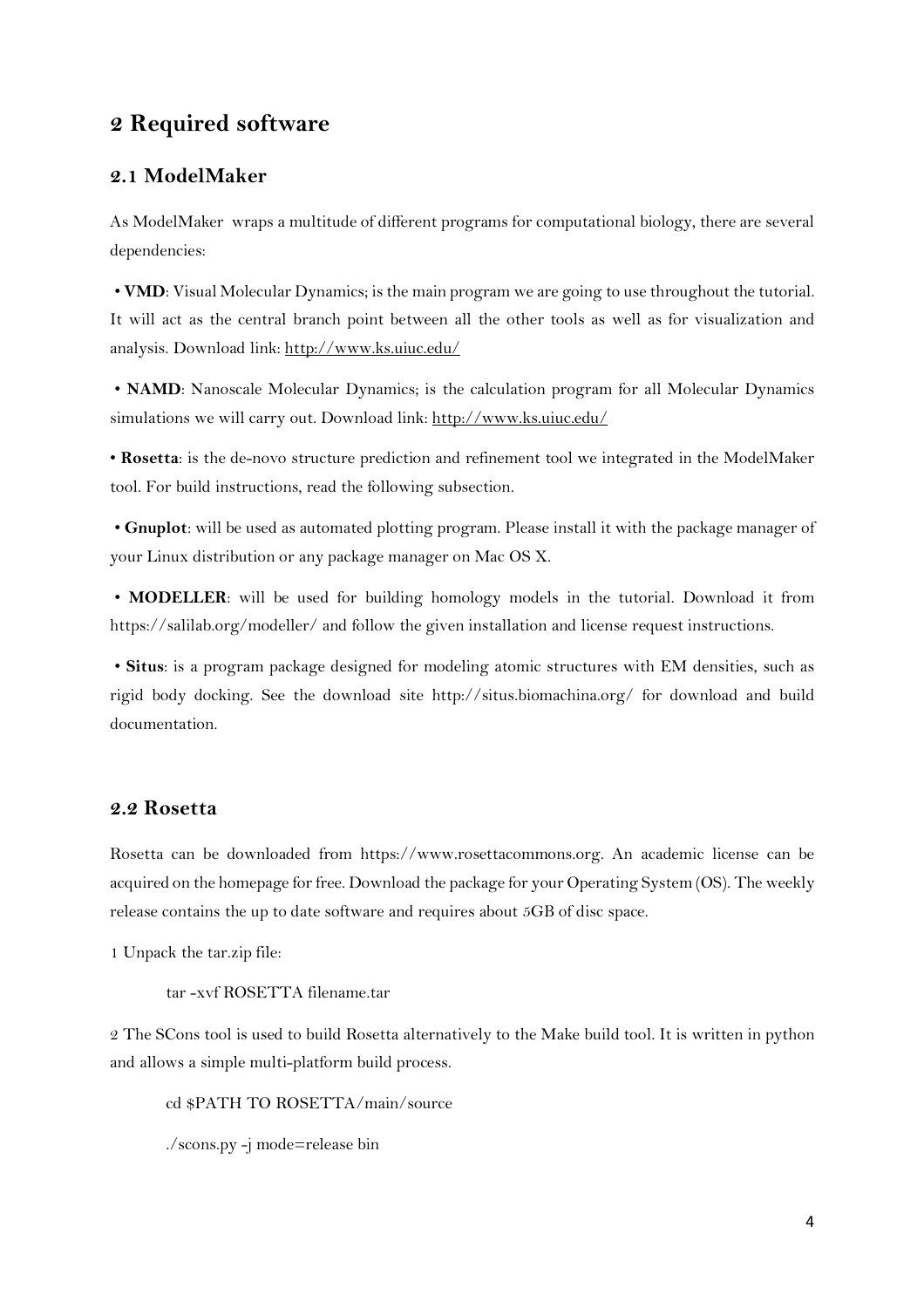The previous command builds all executables in the release and will activate optimization flags to increase the performance.

Hint: Check the OS of the workstation or cluster you want to use to run Rosetta. It is recommended to build Rosetta specifically for the target OS. If not, compatibility issues can occur during the run time. Also, make sure that build and OS versions match.

**Windows Installation!** Currently there is no simple way to build Rosetta on Windows. Rosetta recommends the use of a virtual machine or running linux in parallel on a local machine. For further information see the Rosetta webpage (https://www.rosettacommons.org/docs/latest/build documentation/BuildDocumentation). However, you can conduct the VMD part on a Windows machine. All necessary Rosetta outputfiles are provided with the tutorial files.

#### **2.3 MODELLER**

Go to the MODELLER website (https://salilab.org/modeller/tutorial/), download the newest version of MODELLER and request a license. Install MODELLER on your workstation.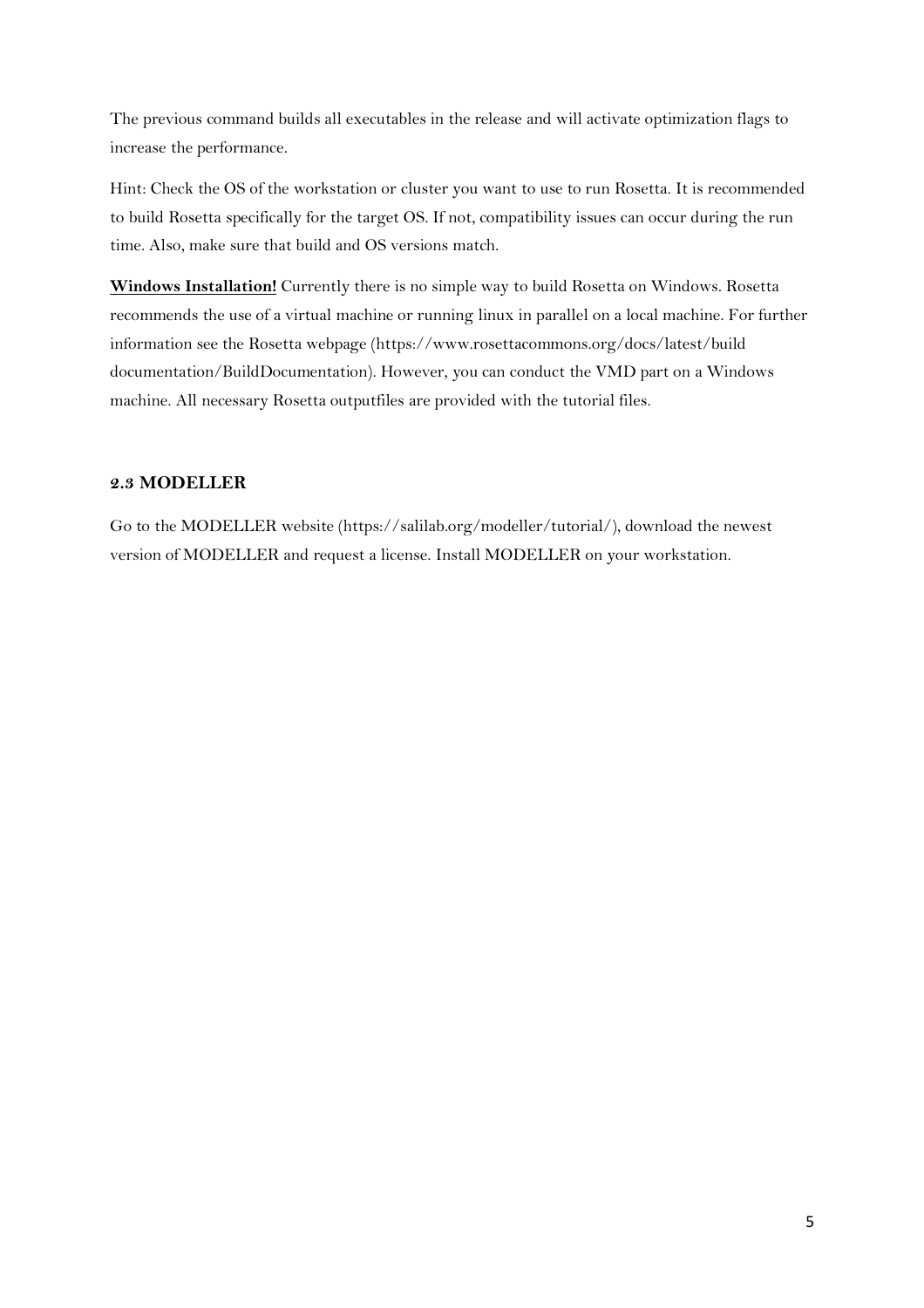## **3 Folding protein termini using ModelMaker**

In this first part we will concentrate on creating a structural model for the rpn11 subunit of the 26S proteasome in yeast. The 26S proteasome is a protein complex that degrades proteins marked by the protein ubiquitin. The subunit rpn11 is responsible for the removal of ubiquitin tags initiating substrate degradation. In our example the C-terminal tail from amino acid 288 to 306 of chain V within the rpn11 subunit is missing. In the next few steps we will explain how to create a model containing the full length of this subunit by the help of the robetta server and how to generate a structural model with the `modelmaker abinitio` and `analyse` option.



Pictures: Start structure of rpn11 containing amino acid 18-288 illustrated with Pymol.

#### **3.1 Structure prediction**

At first we are going to predict a model for the missing C-terminal tail from amino acid 288 to 306 of chain V based on an existing PDB structure from amino acid 18-288 of the rpn11 subunit.

#### **3.1.1Generating the input files:**

Save the starting PDB structure "rpn11\_start\_structure\_18-288.pdb" from the master folder to a folder you create called "Terminus". In this structure the residues from 288-306 are missing. In order to generate a full length model containing amino acid 18 to 306 we will need two library files containing internal coordinates for the target sequence structure. To generate them first a fasta file including the primary structure of the desired sequence (from 18-306) of rpn11 must be cut. Save the file P43588.fasta from the master folder to your working directory. To obtain the desired sequence of amino acid 18 to 306 we have to cut the fasta file. Use the script called cut\_fasta\_18-306.tcl which you will also find in the master folder. With the following command you will execute the script:

 **vmd –dispdev text -e cut\_fasta\_18-306.tcl <sup>&</sup>gt; cut\_fasta\_18-306.log**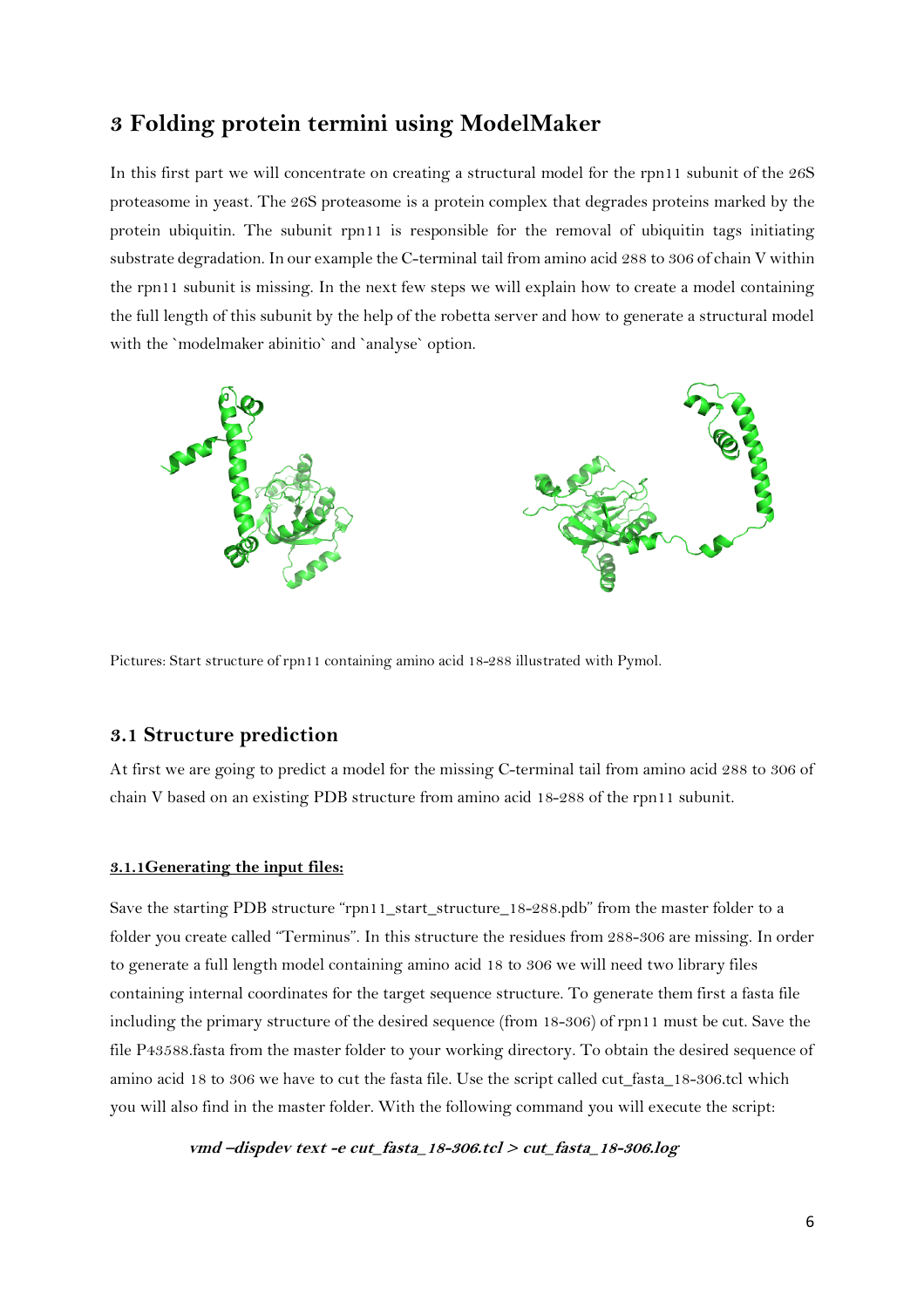With the command "*vmd –dispdev text –e"* you will execute the program *vmd* without opening it. Additionally you created a new file "cut\_fasta\_18-306.log" which contains what the program is executing and possible errors. You could name this file as you like but it make sense to choose a name which reflects the content of the task you are working on. The script you executed includes the command:

#### **modelmaker seqsub -i fasta P43588 -o rpn11\_18-306.fasta -start 18 -end 306**

This ModelMaker seqsub command cuts the input file (-i fasta P43588.fasta) and writes it with the "o" option into a new fasta file called rpn11\_18-306.fasta.

Alternatively all ModelMaker commands can also be executed in the TK console within *vmd* or directly in your terminal. Thus you can differ between executing the prepared scripts or using directly the commands. This refers to all steps.

Now with the prepared file "rpn11\_18-306.fasta" we are able to generate two library files with the help of the Robetta server. The server performs a homolgy search algorithm in the PDB Data Bank based on a running window of 3 and 9 amino acid length and produce two files (3mer and 9mer) presenting the best 200 results for each window. Within the framework of this tutorial the two library files (rpn11\_18-306.frag3, rpn11\_18-306.frag9) already exist and can be saved from the master directory to your working folder (Path: master/Fold\_termini/Input). An explanation for generating the fragment files is contained in the attachment.

#### **3.1.2 Building one complete model for the target amino acid sequence:**

Now with all necessary input files we are able to build a structural model containing the complete subunit rpn11 from amino acid 18-306. Make sure all inputs are saved to your directory:

- 1. rpn11\_18-306.fasta
- 2. rpn11\_18-306.frag3 and rpn11\_18-306.frag9
- 3. rpn11\_start\_structure\_18-288.pdb

Save the script called "full\_length\_model.tcl" as well and execute it with the command:

#### **vmd –dispdev text -e full\_length\_model.tcl <sup>&</sup>gt; full\_length\_model.log**

It includes the ModelMaker command:

## **modelmaker full\_length\_model -template rpn11\_start\_structure\_288-306.pdb -fragfiles {rpn11\_18-306.frag9 rpn11\_18-306.frag3}-fasta rpn11\_18-306.fasta –resstart 18**

We will in fact get a complete structure but by no means optimal. The complete model will be saved to a new PDB file called: "rpn11\_18-306\_full\_length.pdb". Because our model begins at amino acid 18 we have to use the *"-resstart"* command. If you didn't get an output open the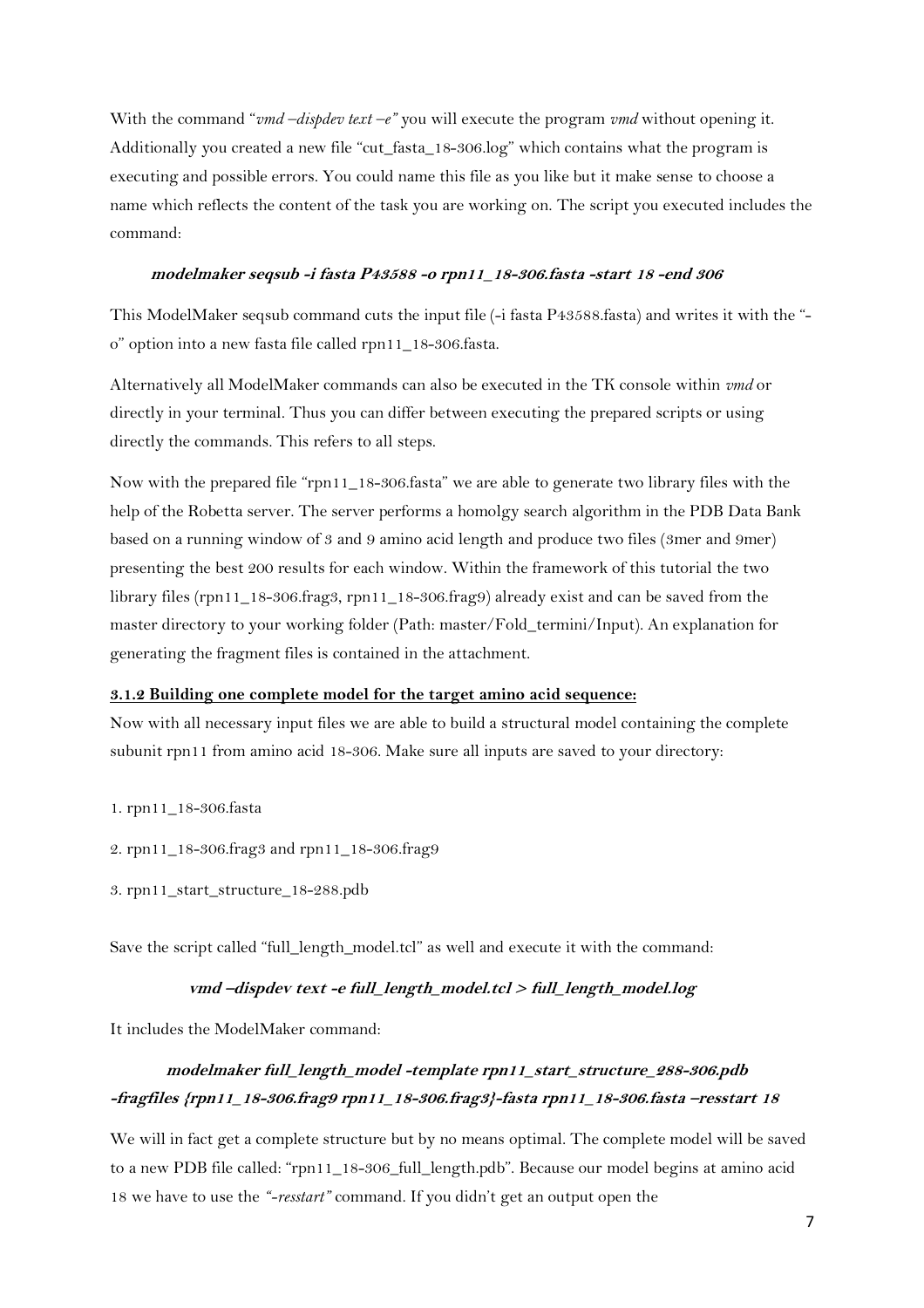full\_length\_model.log file and look for possible errors. To obtain an optimized structure model we will fold the protein termini in the following step.

## **3.2 Folding protein termini**

Now that all of our input files are generated, we are ready to fold the protein termini. To do so, go to the master folder and copy the script "fold\_termini.tcl" to your working directory and run it with:

#### **vmd –dispdev text -e fold\_termini.tcl <sup>&</sup>gt; fold\_termini.log**

Alternatively type the commands from the script into your terminal or in the TKconsole:

#### **modelmaker abinitio -np 4 -model rpn11\_18-306\_full\_length.pdb -jobname rpn11\_18-306 anchor "resid 200" -fragfiles {{rpn11\_280-306.frag9 rpn11\_280-306.frag3}} -sel "resid 288 to 306" -nstruct 4**

This first step will calculate the structures. With *"-np 4*" you define the number of cores you would like to use. Check how many "core(s) per socket" are available for your calculations before changing (You can check by tying "*lscpu*" into your terminal). With the "*-model*" you define your input and with the "*-jobname*" option you can give your job a name if you like. Define with the "*-anchor*" a residue you like to hold fixed. Be careful this residue isn't part of your area to fold which you determine with the "*-sel "resid 288 to 306*"" option. In the end you can choose how many structures to generate. In principle it is advisable to calculate at least as many structures as cores used. You can find the generated models in the workdir/run-rpn11\_288-306/pdb-out/ folder. Within the next command your generated structures will be analysed, and thus one aligned structure will be created:

#### **modelmaker analyze -model rpn11\_18-306\_full\_length.pdb pdb -jobname rpn11\_18-306 template rpn11\_18-306\_full\_length.pdb -nstruct 4 -align\_template "resid 200" -comps {{ss 288 to 306 "V"} {cluster 288 306 "V" 4}}**

It will produce a gnuplot file including a histogram showing the probability of every secondary structure for each residue and a .txt file containing the same probabilities in text format.

For comparison the start structure and the created output structure are shown in the following:





The rpn11 start structure with residue 18-288. The rpn11 end structure with residue 18-306.

Residue 288-306 illustrated in cyan.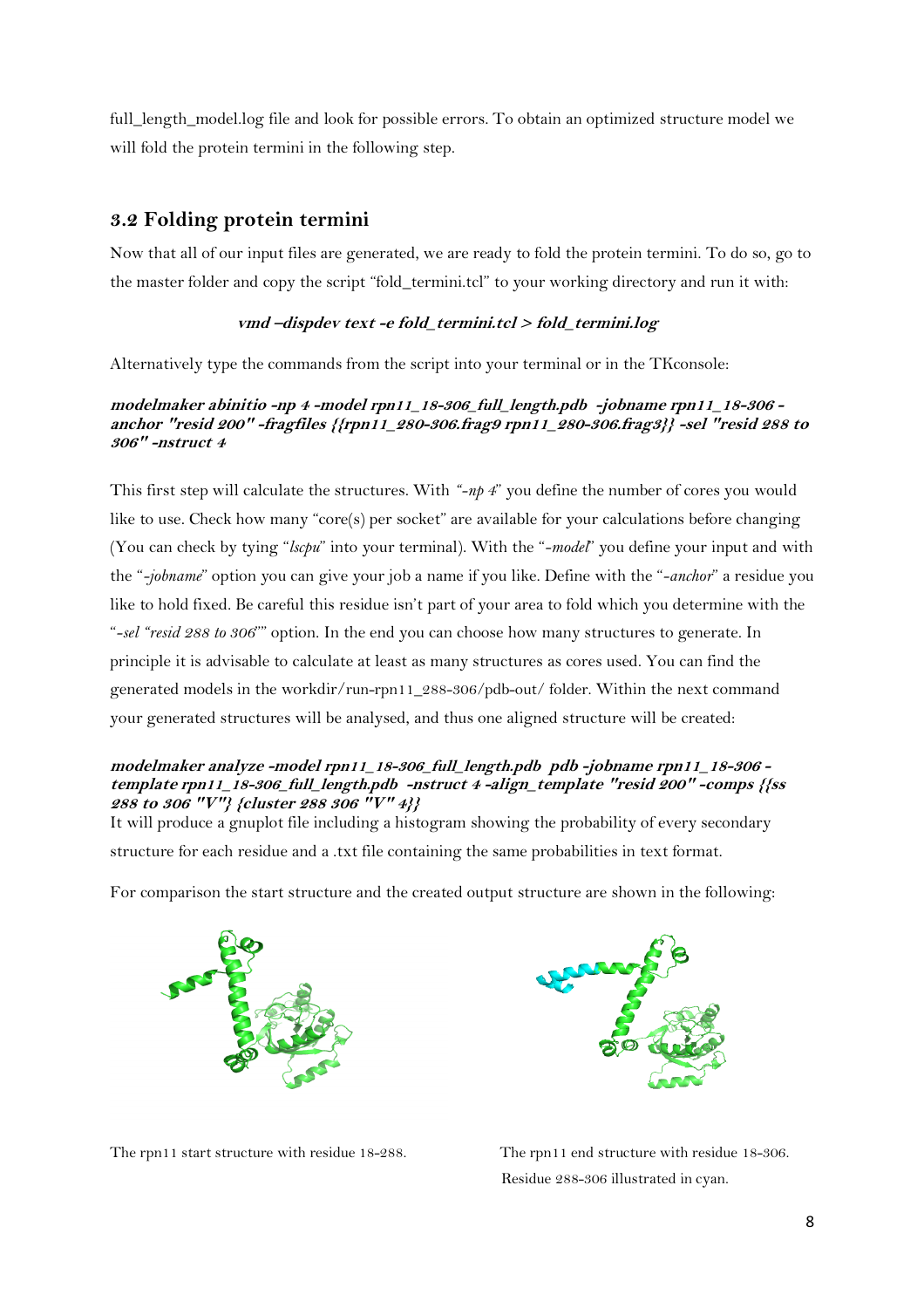To make the calculation of termini folding more practicable and easier to execute, a script containing all the steps you have done separately has been provided. You can find this script ("run\_fold\_termini.tcl") in the master folder. If you would like to run it you have to create a new folder and copy the required inputs and the script into it:

- 1. rpn11\_start\_structure\_18-288.pdb
- 2. 2. rpn11\_18-306.frag3 and rpn11\_18-306.frag9
- 3. P43588.fasta
- 4. run\_fold\_termini.tcl

Run it with the command:

 **vmd –dispdev text -e run\_fold\_termini.tcl <sup>&</sup>gt; all\_fold\_termini.log**

#### **3.2.1 Using different clustering methods**

## **4 Folding protein insertion using ModelMaker**

Often structural segments within the protein are missing which can also be completed by the same algorithm used to finish terminal structures. To fold insertions the proceeding stay the same as folding protein termini.



Picture: rpn11 start structure from residue 18-200 and 271-306 illustrated in Pymol.

### **4.1 Structure prediction**

In this section we are going to predict a structural model for the missing part from amino acid 200 to 271 of chain V within the rpn11 subunit of the 26S proteasome.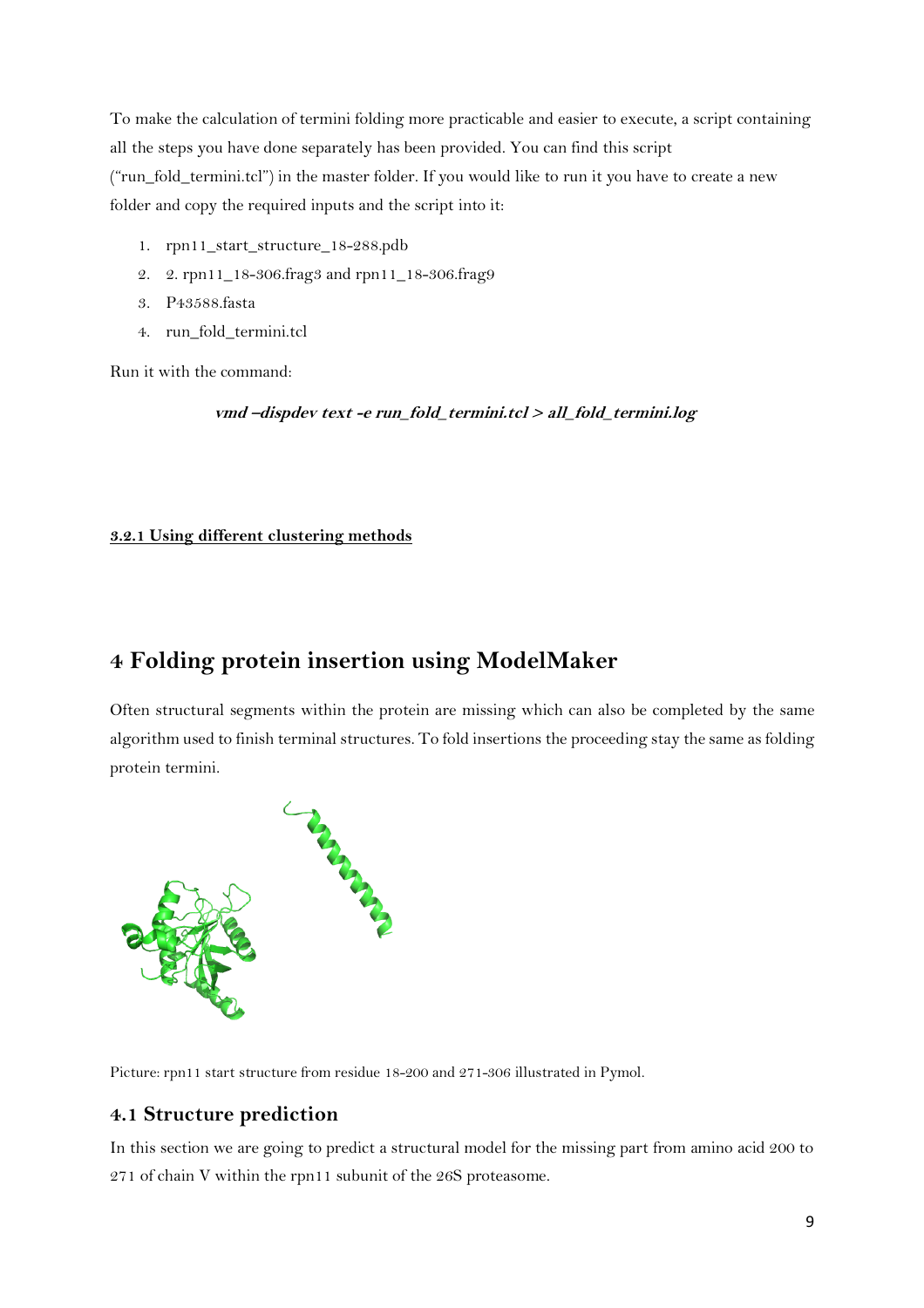#### **8.1 Building one complete model for the target amino acid sequence**

Save the PDB structure "rpn11\_start\_structure\_18-200\_271-306.pdb" from the master folder to a folder you create called "Insertion". In this structure the residues from 200-271 are missing. In order to generate a full length model containing amino acid 18 to 306 we will need the same input files as described above:

1. rpn11\_18-306.fasta

```
2. rpn11_18-306.frag3 and rpn11_18-306.frag9
```

```
3. rpn11_start_structure_18-200_271-306.pdb
```
Save the script called "full\_length\_model.tcl" and change the residues we want to predict as described in the following:

**set start "200"**

**set end "271"**

Execute the script with the following command:

#### **vmd –dispdev text -e full\_length\_model.tcl <sup>&</sup>gt; full\_length\_model.log**

The full length model will be saved to a new PDB file called: "rpn11\_18-306\_full\_length.pdb". Check if your output file contains residue 18-306. To obtain the secondary structure we will fold the protein insertion in the following step.

#### **8.2 Folding protein insertion**

To fold insertion go to the master folder and copy the script "fold\_insertion.tcl" to your working directory and run it with:

#### **vmd –dispdev text -e fold\_insertion.tcl <sup>&</sup>gt; fold\_insertion.log**

Alternatively you could again type the commands included in your terminal or in the TKconsole:

**modelmaker insertion -np 4 -model rpn11\_start\_structure\_18-306\_full\_length.pdb -jobname rpn11\_200-271 -fasta rpn11\_18-306.fasta -fragfiles {rpn11\_18-306.frag9 rpn11\_18-306.frag3} -sel "resid 200 to 271" -nstruct 4** 

**modelmaker analyze -insertion yes -model rpn11\_start\_structure\_18-306\_full\_length.pdb jobname rpn11\_200-271 -template rpn11\_start\_structure\_18-306\_full\_length.pdb -nstruct 4 align\_template "resid 100 to 180" -comps {{ss 200 to 271 "V"} {cluster 200 271 "V" 4}}**

Different to the "fold termini" abinitio calculation which is able to fold more than one structure simultaneously, this insertion folding can only fold one single region at a time. Within the termini abinitio calculation the program is able to load different fragment files in to fold the different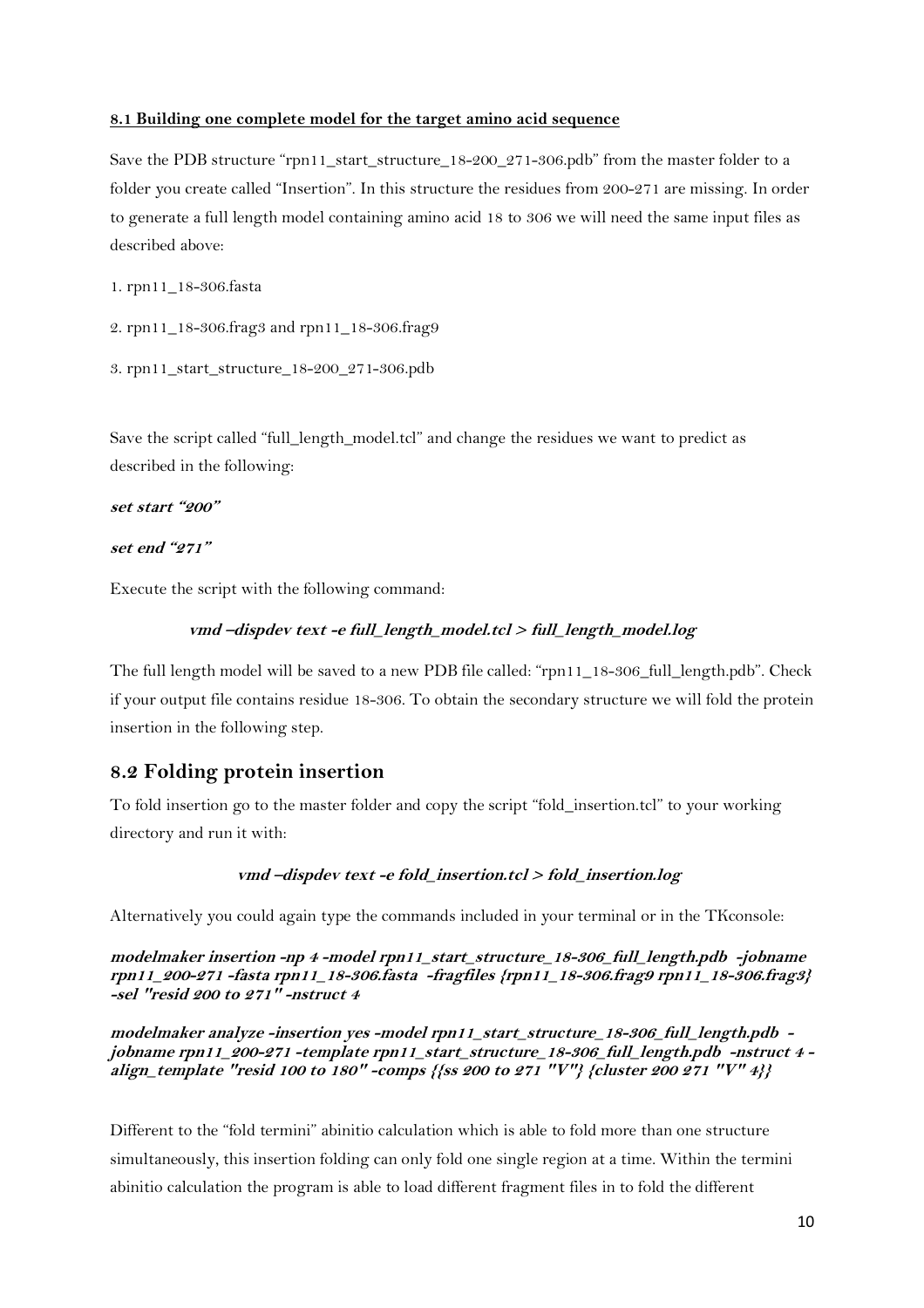residues thus the fragment files have to be surrounded by two curly braces. Whereas the insertion abinitio command just needs one curly brace to surround the fragment files: *-fragfiles {rpn11\_18- 306.frag9 rpn11\_18-306.frag3}.* The second thing changed is the region to fold and thus the anchor which is here defined as residues 100-180.

When the calculation is complete, go to the folder "workdir/run-rpn11\_200-271/analysis/ss\_200-271". Here you will find another histogram and a .txt file including the probabilities of every residue for each secondary structure.



The start structure (residues 18-200 and 271-306) The end structure containing residue 18-306. Residue

200-271 illustrated in cyan.

To make the calculation of insertion folding more practicable and easier there also exists a script containing all steps in one, similar to the script "run\_fold\_termini.tcl" you used in step 6. You can find this script ("run\_fold\_insertion.tcl") in the master folder. If you would like to run it you have to create a new folder before and copy the required inputs and the script to it:

- 1. rpn11\_start\_structure\_18-200\_271-306.pdb
- 2. 2. rpn11\_18-306.frag3 and rpn11\_18-306.frag9
- 3. P43588.fasta
- 4. run\_fold\_insertion.tcl

Run it with the command:

#### **vmd –dispdev text -e run\_fold\_termini.tcl <sup>&</sup>gt; all\_fold\_termini.log**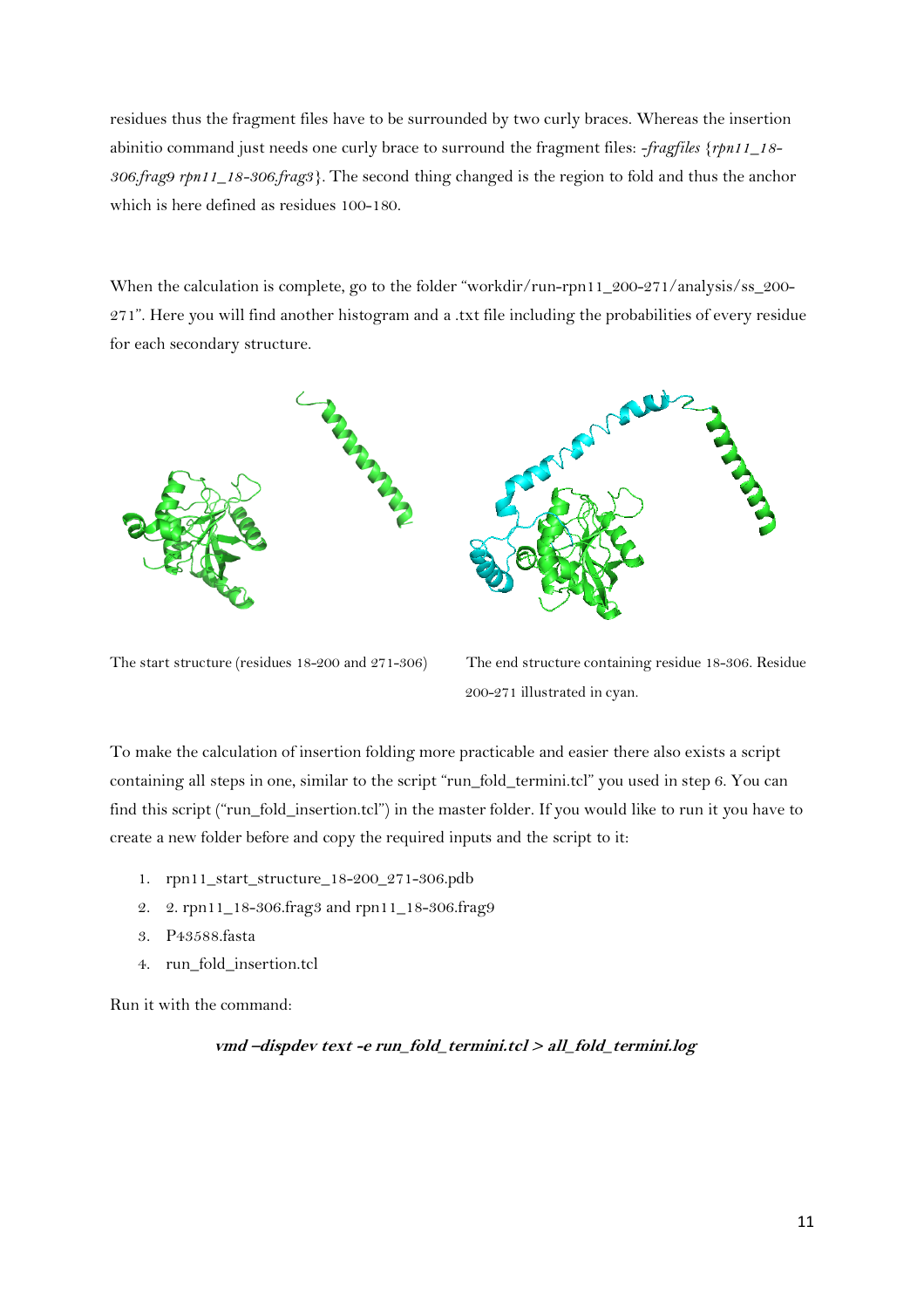## **5 Molecular dynamics flexible fitting (MDFF)**

The molecular dynamics flexible fitting (MDFF) method can be used to flexibly fit atomic structures into density maps. Create a folder called "MDFF" and copy the script run\_mdff.tcl to your working directory. It will perform a mdff run on the base of your created full length model and fit it into a low resolution density map which is already prepared and can be saved from the master folder. Copy the following files and scripts to your working directory:

- rpn11\_s1\_lowres\_3\_7.7\_moved\_density.mrc
- rpn11\_s1\_lowres\_3\_7.7\_moved\_density.dx
- rpn11\_s1\_lowres\_aligned.pdb
- run\_mdff\_low.tcl

#### The files rpn11\_s1\_lowres\_3\_7.7\_moved\_density.mrc and

rpn11\_s1\_lowres\_3\_7.7\_moved\_density.dx contain the density map in two different file formats. The program *vmd* works with the file format .dx, whereas other programs we will use only read .mrc files. The PDB structure includes the complete model of the rpn11 subunit within the proteasome from amino acid 18-306. With the help of the script "run\_mdff\_low.tcl we fit the PDB structure into the density map with a low resolution of 7.7 Å. Execute the script run\_mdff\_low.tcl with the command:

#### **vmd-1.9.4 –dispdev text -e run\_mdff\_low.tcl > run\_mdff.log**

You will get a file called "rpn11\_mdff-step1-result.pdb" in the folder mdff\_step1, which contains the fitted structure. Open *vmd* in your terminal by typing *vmd.* Open the start structure, the rpn11\_mdffstep1-result.pdb and the rpn11\_s1\_lowres\_3\_7.7\_moved\_density.dx. Represent the PDB structures in "New Cartoon" and color them differently. Represent the density in "Solid surface" and choose "Transparency" as the material. Study the differences between start and end structure. Overlay the both structures well? Lie the both structures within the density? Take a picture for the protocol. Color the background white (VMD Main -> Graphics -> Color -> Display -> Background -> white) and remove the axes (Display  $\rightarrow$  Axes  $\rightarrow$  off).

To generate better results, the mdff and backbone refinement runs were repeated. Within these runs densities of different resolution alternate. In the following we will fit the backbone of our subunit into another density map with a higher resolution of 4.2 Å.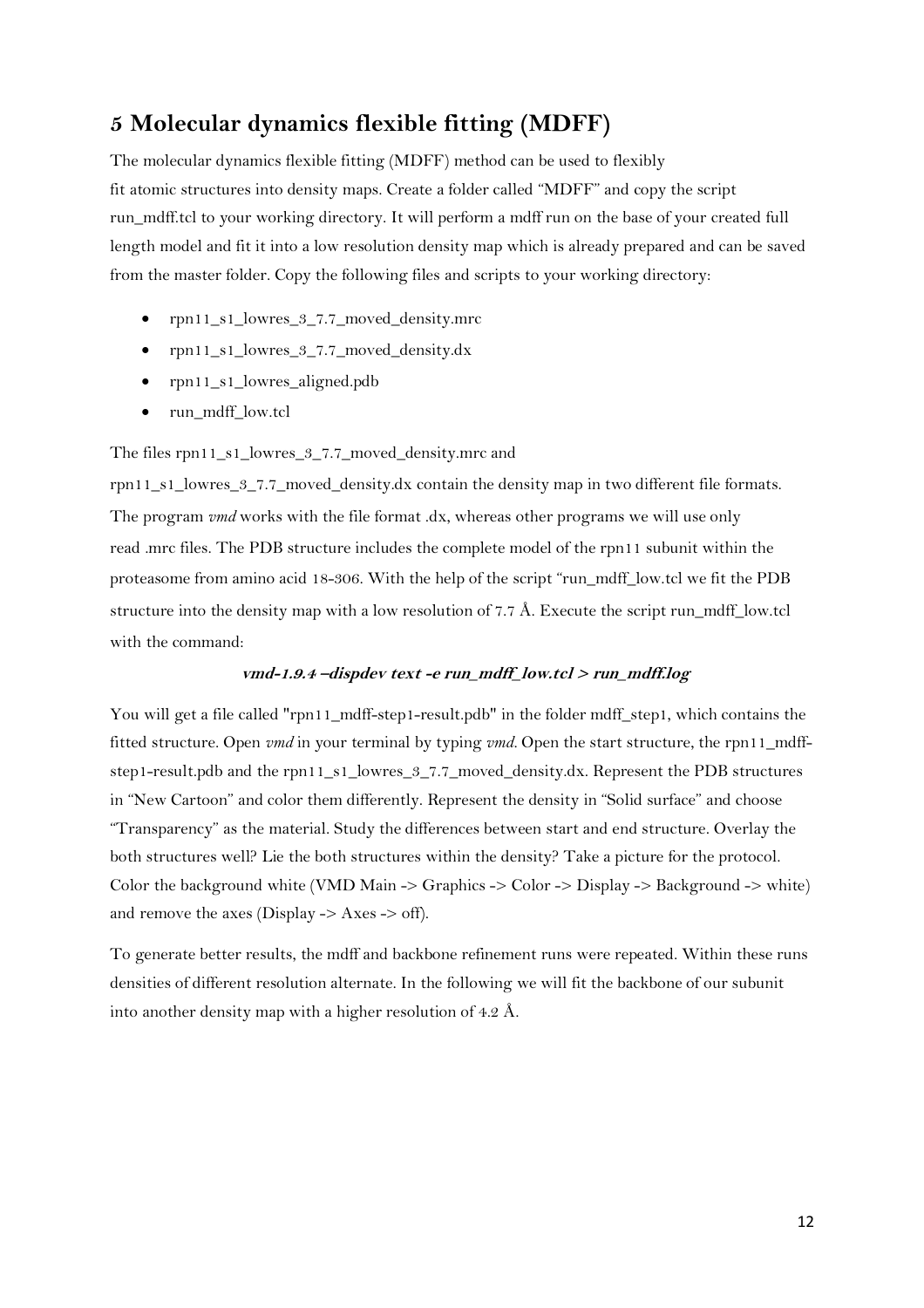## **6 Backbone Refinement**

Within this Refinement we will fit the atoms within the backbone into a high resolution density map, which is saved to the master folder.

Save the files and scripts into a new directory you call BB\_Ref:

- rpn11\_s1\_3\_4.2\_density.dx
- rpn11\_s1\_3\_4.2\_density.mrc
- rpn11\_s1.pdb
- run\_bb\_refine.tcl

Start the backbone refinement with:

#### **vmd-1.9.4 –dispdev text -e run\_bb.tcl > run\_bb.log**

Beside the modelmaker refine command the script contains the following:

| -model rpn11_s1.pdb                 | which defines the model to fit               |  |
|-------------------------------------|----------------------------------------------|--|
| -anchor "resid 200"                 | sets the anchor at residue 200               |  |
| -workdir refine_bb_step1            | names the output folder                      |  |
| $-$ sel {"resid 288 to 306"}        | defines the residues to fit                  |  |
| -density rpn11_s1_3_4.2_density.mrc | determines the density we want to use        |  |
| $-res 4.2$                          | informs about the resolution of the density  |  |
| -nstruct 2                          | defines number of structures to generate     |  |
| $-bestN_1$                          | determines to use the best structure         |  |
| -jobname rpn11_refine               | gives our job a name                         |  |
| $-score -0.3$                       | determines the score to consider our density |  |
| $-np2$                              | defines number of cores used                 |  |

As output we get a file called "rpn11\_refine\_best1.pdb" in our workdir (/workdir/run-rpn11\_refine). Open the start and end structure as well as the density (dx file format) in *vmd*. Represent the molecules as described above, compare the results you created with the mdff run with the results you get from the backbone refinement and take some pictures for the protocol.